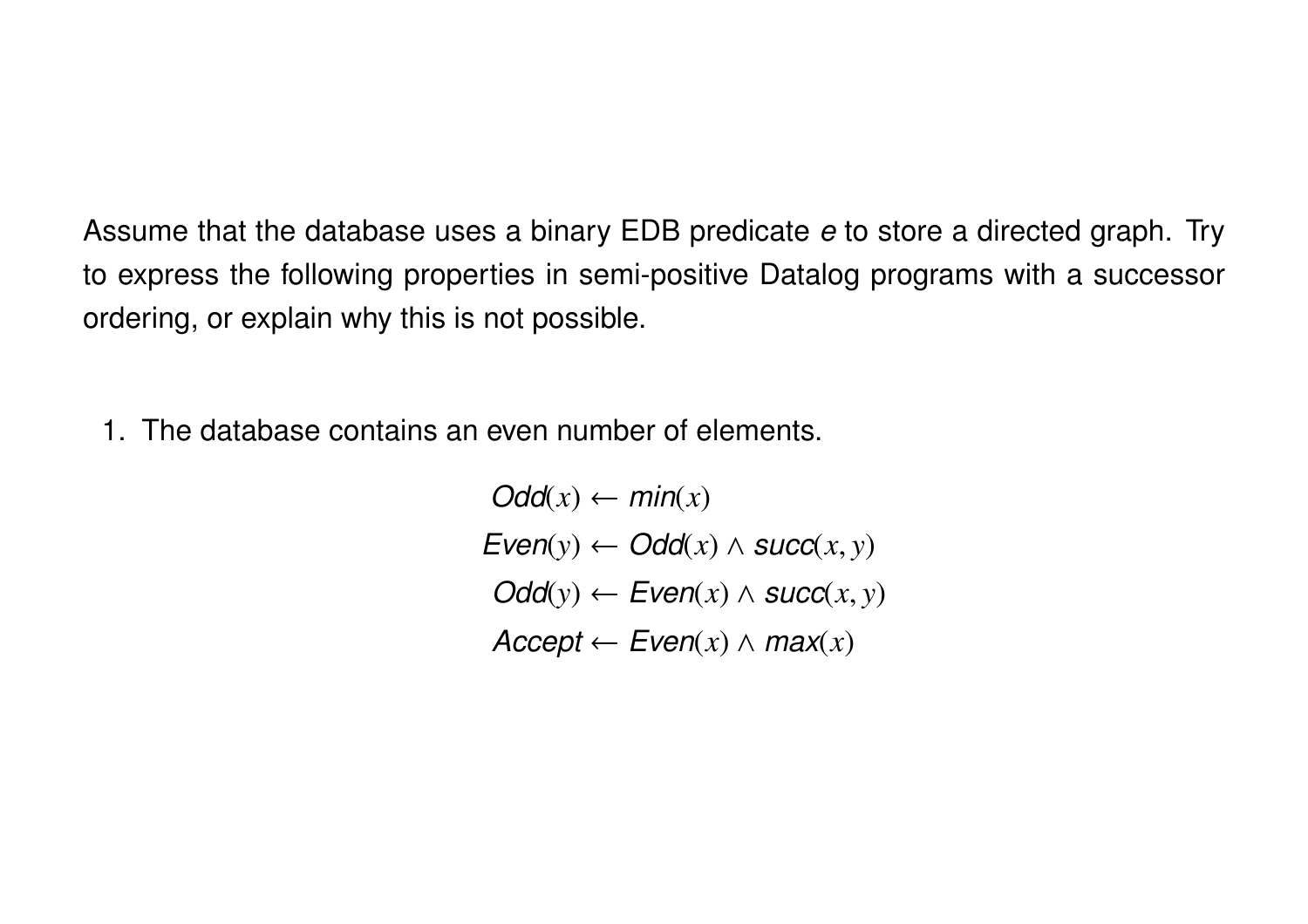Assume that the database uses a binary EDB predicate *e* to store a directed graph. Try to express the following properties in semi-positive Datalog programs with a successor ordering, or explain why this is not possible.

2. The graph contains a node with two outgoing edges.

 $Desc(x, y) \leftarrow succ(x, y)$  $Desc(x, z) \leftarrow Desc(x, y) \wedge succ(y, z)$  $x \neq y \leftarrow \text{Desc}(x, y)$  $x \not\approx y \leftarrow \text{Desc}(y, x)$  $\textit{Accept} \leftarrow e(x, y) \land e(x, z) \land y \neq z$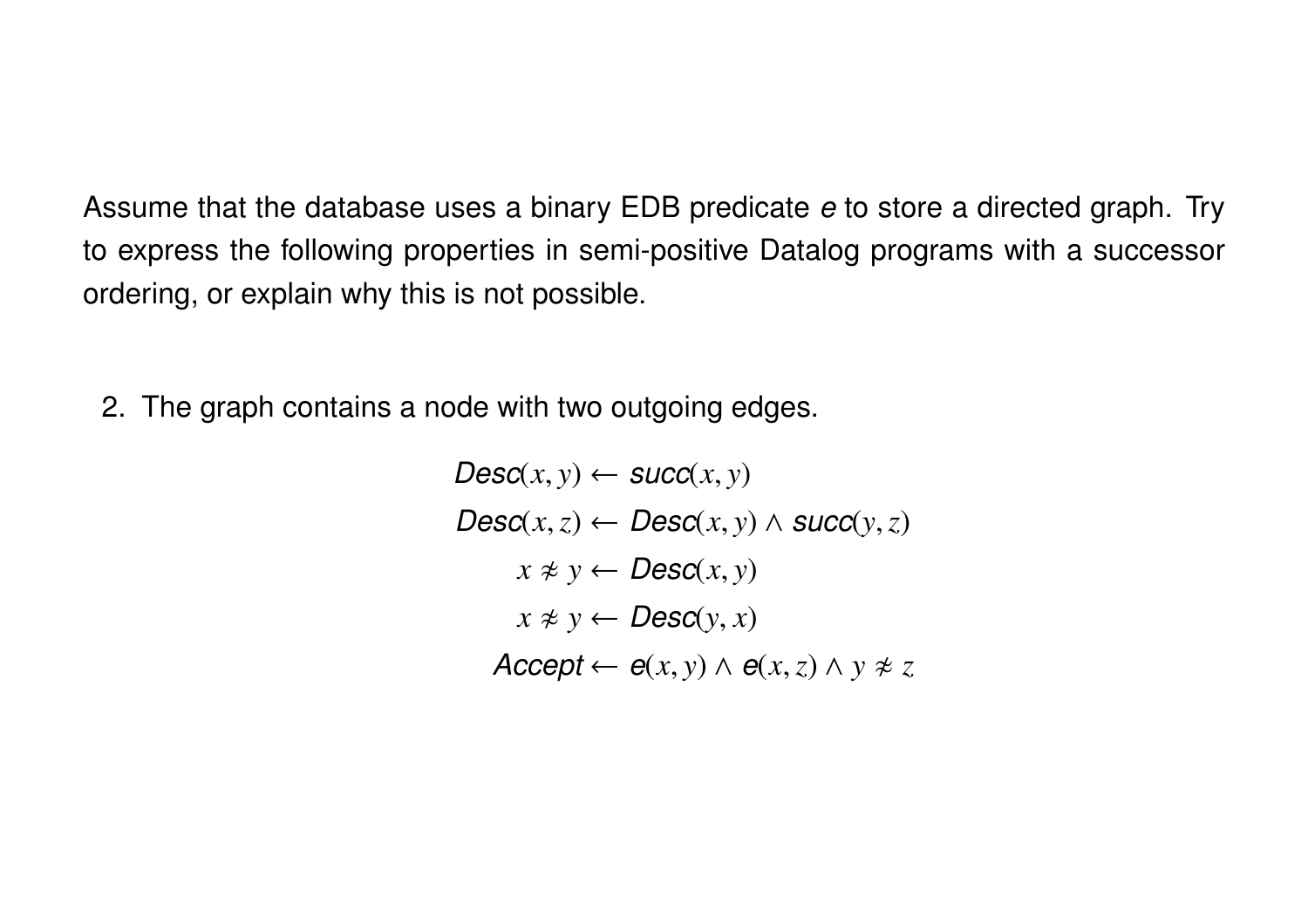Assume that the database uses a binary EDB predicate *e* to store a directed graph. Try to express the following properties in semi-positive Datalog programs with a successor ordering, or explain why this is not possible.

3. The graph is 3-colourable.

This is not expressible unless  $P = NP$ , since 3-colourability is NP-complete.

Theorem 13.3: A Boolean query mapping defines a language in P if and only if it can be described by a query in semipositive Datalog with a successor ordering.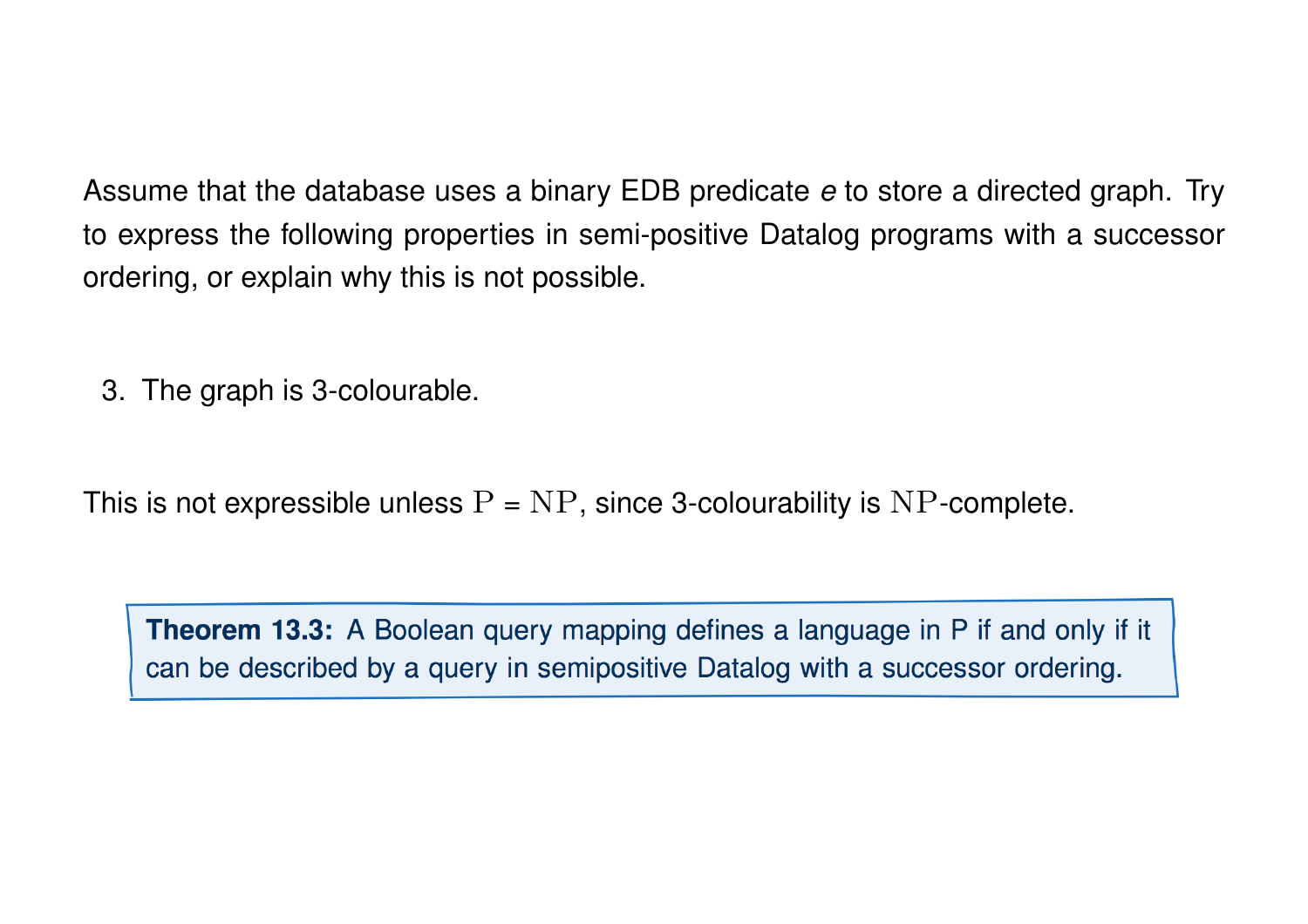4. The graph is *not* connected (\*).

 $Path(x, y, \ell) \leftarrow e(x, y) \wedge min(\ell)$  $Path(x, y, \ell) \leftarrow e(y, x) \wedge min(\ell)$  $Path(x, z, \ell + 1) \leftarrow Path(x, y, \ell) \wedge e(y, z) \wedge succ(\ell, \ell + 1)$  $N$ *oPathVia* $(x, x, y, \ell) \leftarrow \neg$ *edge* $(x, y) \wedge \textit{min}(\ell)$ *NoPathVia* $(x, y, z, \ell + 1) \leftarrow$  *Path* $(x, y, \ell) \wedge \neg e(y, z) \wedge$  *succ*( $\ell, \ell + 1$ ) *NoPathVia* $(x, z, y, \ell + 1) \leftarrow \text{NoPath}(x, z, \ell)$ *NoPathViaIt*( $x, z, y, \ell$ )  $\leftarrow$  *NoPathVia*( $x, z, y, \ell$ )  $\wedge$  *min*( $z$ )  $N$ oPathViaIt $(x, w, z, \ell) \leftarrow N$ oPathViaIt $(x, z, y, \ell) \wedge succ(z, w) \wedge N$ oPathVia $(x, w, y, \ell)$  $N$ *OPath* $(x, y, \ell) \leftarrow N$ *OPathViaIt*( $x, z, y, \ell$ )  $\wedge$  *max*(*z*)  $NoPathIt(x, y, \ell) \leftarrow NoPath(x, y, \ell) \wedge min(\ell)$  $NoPathIt(x, y, \ell + 1) \leftarrow NoPathIt(x, y, \ell) \wedge succ(\ell, \ell + 1) \wedge NoPath(x, y, \ell + 1)$  $\textit{Accept} \leftarrow \textit{NoPathIt}(x, y, \ell) \land \textit{max}(\ell)$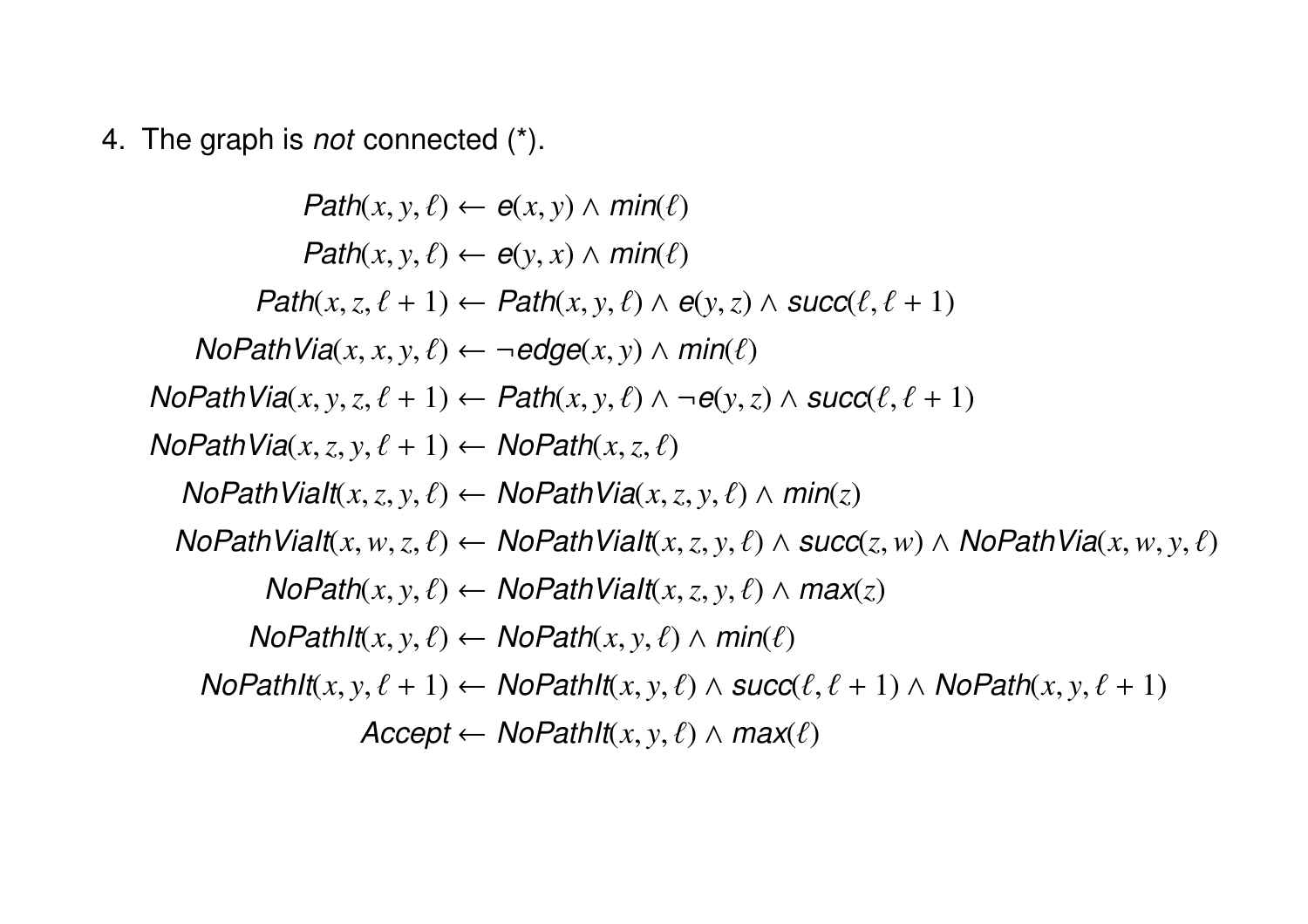5. The graph does not contain a node with two outgoing edges.

IDB predicates:

- $EO(x, y)$ : There are no edges from x into an element in  $\{min, \ldots, y\}$ .
- $E1(x, y)$ : There is exactly one outgoing edge from x into some node in  $\{min, \ldots, y\}$ .
- *R*(*x*): The set of all nodes with at most one outgoing edge.
- *S*(*x*): Used to iterate over all nodes; the iteration is successful if all nodes are in *R*.

$$
E0(x,k) \leftarrow min(k) \land \neg e(x,k) \quad E0(x,k+1) \leftarrow E0(x,k) \land succ(k,k+1) \land \neg e(x,k+1)
$$
  
\n
$$
E1(x,k) \leftarrow min(k) \land e(x,k) \quad E1(x,k+1) \leftarrow E0(x,k) \land succ(k,k+1) \land e(x,k+1)
$$
  
\n
$$
E1(x,k+1) \leftarrow E1(x,k) \land succ(k,k+1) \land \neg e(x,k+1)
$$

$$
R(x) \leftarrow E0(x, k) \land max(k) \qquad S(x) \leftarrow min(x) \land R(x)
$$
  

$$
R(x) \leftarrow E1(x, k) \land max(k) \qquad S(x) \leftarrow succ(y, x) \land S(y) \land R(x)
$$

 $\textit{Accept} \leftarrow S(x) \land \textit{max}(x)$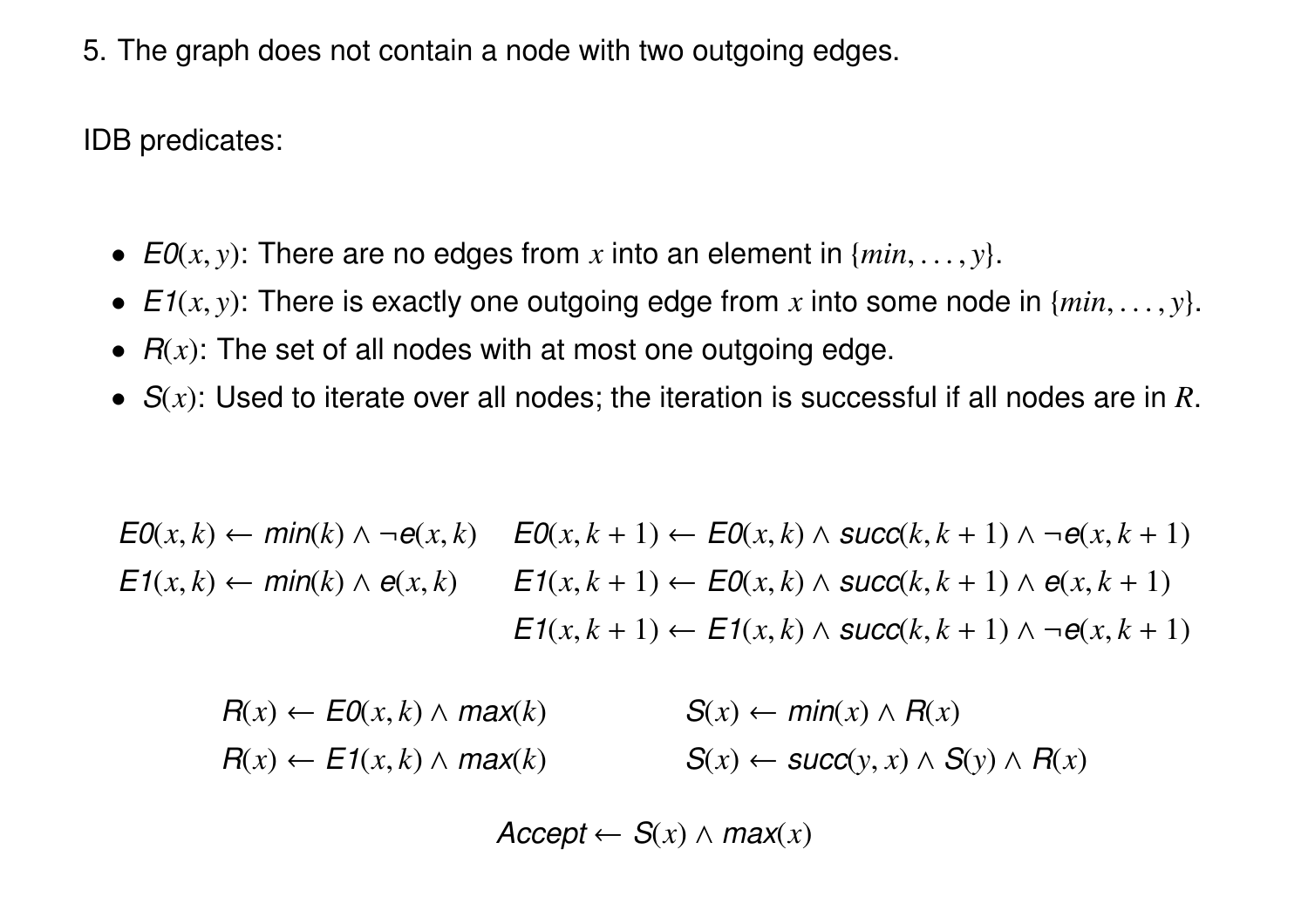6. The graph is a chain.

## *Accept AtMostOneEdge* ^ *ConnectedGraph* ^ *NoCycle*

 $Con(x, x) \leftarrow$   $Con(y, x) \leftarrow e(x, y)$  $Con(x, y) \leftarrow Con(y, x)$  *Con*(*x*, *y*)  $\leftarrow e(x, y)$  $Con(x, y) \leftarrow Con(x, z) \wedge Con(z, y)$ 

 $ConToPred(y) \leftarrow min(x) \land succ(x, y) \land Con(x, y)$  $ConToPred(y) \leftarrow ConToPred(x) \land succ(x, y) \land Con(x, y)$  $ConToPred(y) \leftarrow ConToPred(x) \wedge max(x) \wedge min(y) \wedge Con(x, y)$ *ConnectedGraph*  $\leftarrow$  *ConToPred* $(x) \wedge min(x)$